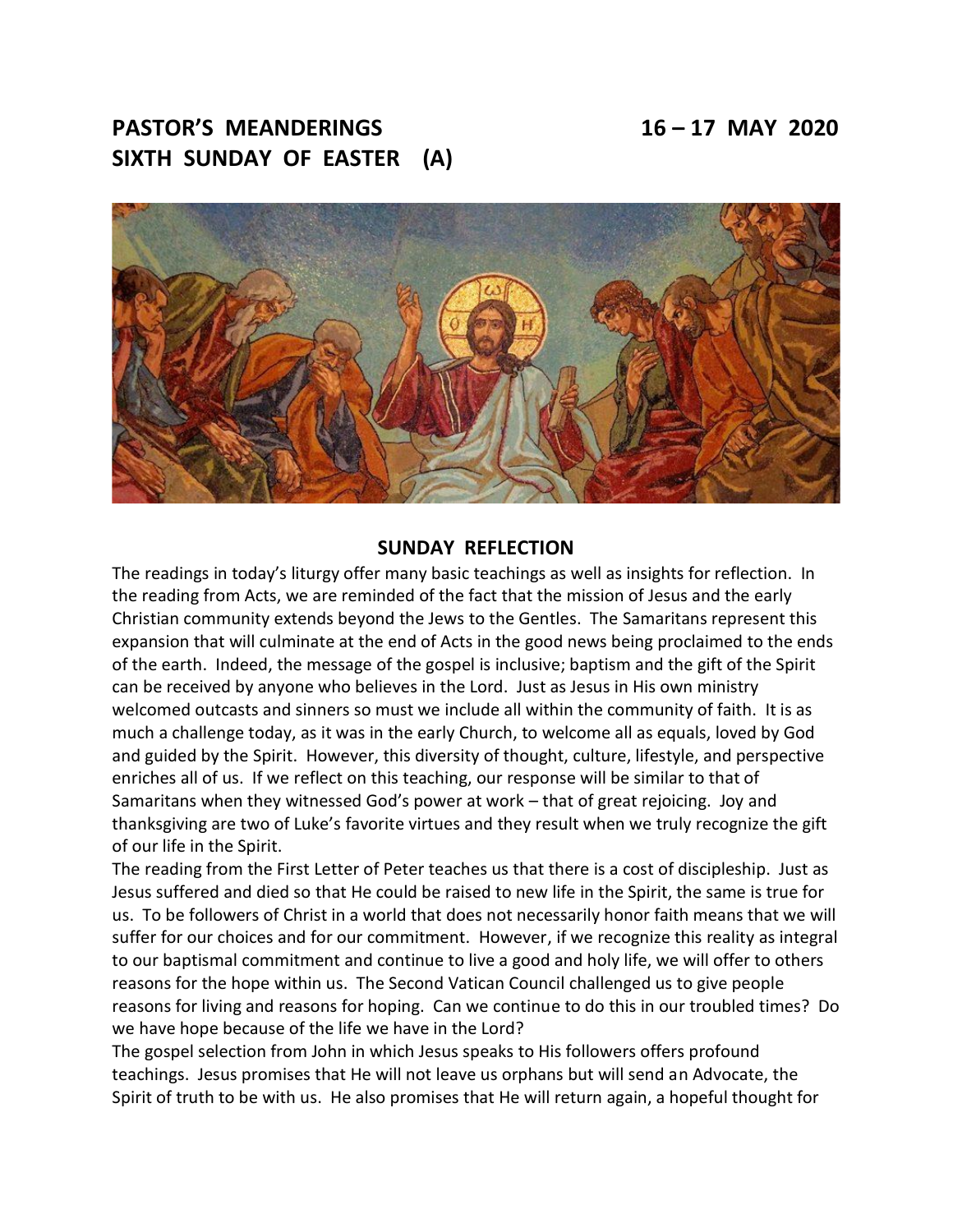the disciples. But the most startling insight we hear in the passage is that we share in the union between Jesus and the Father, share in a bond of love that offers God's life to believers. This new relationship, the abiding presence of the Lord within us, and the role of the Spirit as revealer of truth should empower us to be prophetic voices in our world. As we reflect on the dynamic of love and union with God revealed by Christ, we can be challenged to live according to the mandates of love and to witness to this reality in all our choices.

Joy, thanksgiving, hope, love, and union with God in Christ are the core of the message in today's liturgy. These should form the fabric of our lives as individuals, as communities, as Church. If they do, then we will be the prophetic voice our world needs. If suffering is the result, then we will identify more closely with Christ who calls us to follow in His steps. But always, and in all situations, we can rely on Jesus' abiding presence to strengthen us.

**STEWARDSHIP:** Those who obey the commandments, Jesus says in today's Gospel, are the ones who really love Him. Does my stewardship reveal my love for Jesus?

## **READINGS FOR THE SEVENTH SUNDAY OF EASTER 24 MAY '20**

**Acts 8:5-8, 14-17:** The growth of the early church continues as Philip is welcomed by the Samaritans and they receive the Holy Spirit.

**1 Pt. 3:15-18:** The author proposes the example of Jesus to encourage his audience in the midst of persecution. As the Just One who died on behalf of the unjust, He made possible an entirely new relationship with God. Through His risen state He was empowered to communicate the Spirit.

**Jn. 14:15-21:** The author links the keeping of Jesus' commandments with the promise of divine presence. Indeed the Spirit will complement the work of Jesus. This Paraclete will not only be with the disciples but also within them. Hence the Paraclete means the ongoing presence of Jesus.

# **DEVOTIONAL PRACTICES**

Over the past weeks of the closing of our churches and the suspension of public Masses we have made use of a variety of devotional practices to pray together as a community of faith. Some of these we are familiar with while others perhaps not so much.

# **NOVENAS**

#### **What is the significance of a novena? Why nine days? Friday after the Ascension**

*And eating together with them, [Jesus] commanded them, that they should not depart from Jerusalem, but should wait for the promise of the Father, which you have heard (saith he) by my mouth.* (Acts of the Apostles 1:4)

Before Christ ascended into heaven, he commanded his Apostles to remain in the city of Jerusalem for the nine days until the feast of Pentecost, and there to await the descent of the Holy Spirit. With this, our Savior instituted the practice of the Christian Novena – nine days of prayer, especially in preparation for a solemn feast or in petition for some special grace.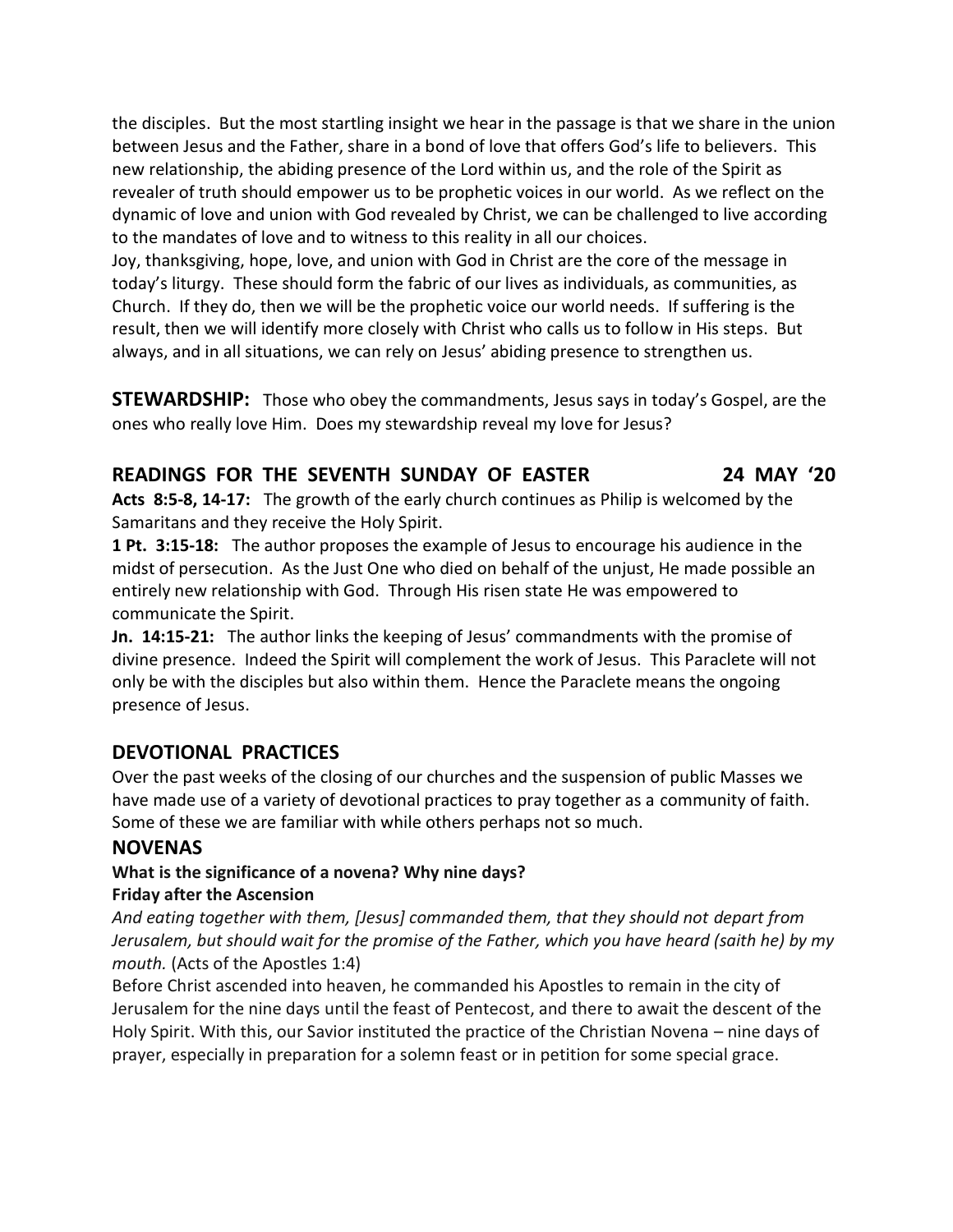Christ Jesus commanded this first novena both as a period of preparation (since the feast of Pentecost was approaching) and also as an act of petition (for the Apostles, together with Mary, were pleading for the Holy Spirit to come as their Advocate).

But what is the significance of a novena? Why nine days, rather than ten or forty or three? **The number nine**

The number "nine" has a great symbolic richness. On the one hand, it is derived from the Trinitarian and Divine number "three" – being "three times three". On the other hand, "nine" is a number of imperfection because it is one lacking from "ten".

In the Scriptures, St. Jerome tells us, "the number nine is indicative of suffering and grief." (Commentary in Ezekiel, vii.24) We recall that the good shepherd leaves the ninety-nine sheep to go after the one that was lost. Further, Abram was ninety-nine years old when circumcised and, entering into the covenant with God, received his new name of Abraham.

It is worth noting that, unlike the numbers "three" and "ten" (and "twelve", etc.), the Jews did not have a great regard for the number "nine". Indeed, the practice of a nine-day novena of prayers is not of Jewish origin, but finds parallel only in pagan practices.

#### **The first Christian novenas**

It seems that, although the first "novena" was carried out by the Apostles (together with the Blessed Virgin Mary) in an upper-room in Jerusalem during the nine days between the Ascension and Pentecost, the Christian faithful first began to keep "novenas" not in preparation for Pentecost, but rather before Christmas.

By the seventh century, particularly in Spain and France, the faithful kept of a nine-day novena of preparation before the Solemnity of Christmas. It is clear that these nine days of prayer were symbolic of the nine months which our Savior spent in the womb of Mary his Mother.

Thus, we may well say that our Lord made a nine-month novena with Mary before coming forth from her most pure womb, and so likewise the Apostles made a nine-day novena with May before going forth to preach the Gospel throughout the whole world.

However, the general practice of novenas did not gain official approval by the Church (through the granting of indulgences) until the nineteenth century. Indeed, it is quite surprising that the practice of novenas did not gain greater popularity and official support earlier!

## **LITANY**

Litanies are prayers to our Lord, his Blessed Mother, and the saints consisting of a series of petitions and responses. Although they are traditionally used in church services, they can also be prayed in private devotions, and may be sung.

The word "litany" itself comes from the Greek word "lite," meaning "prayer" or "supplication." In public worship, one person recites the first part of the prayer, which is followed by a response from the congregation (such as "pray for us").

These prayers have their roots in the pre-Christian era when Jews used this responsive pattern in public worship. The first Christian litanies probably consisted of the frequent repetition of the words *Kyrie Eleison* (Greek for "Lord have Mercy," the same words we pray at Mass). The faithful added more and more prayers and petitions over time until there were over eighty different forms of litanies by the 17th century!

It was then, in 1601, that Pope Clement VIII officially forbade publication and public recitation of any of these other than the Litany of the Saints and the Litany of the Blessed Virgin Mary (also known as the Litany of Loreto).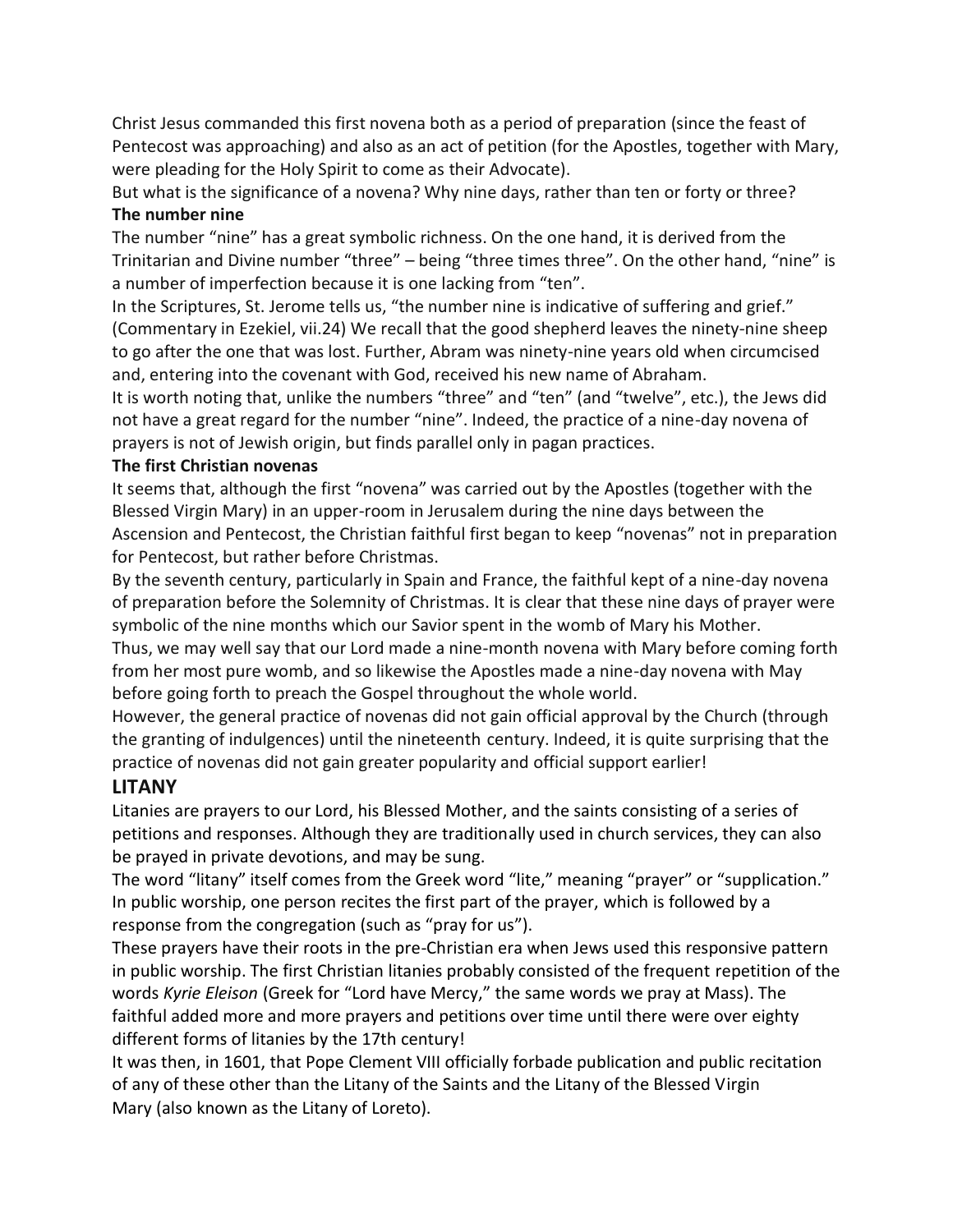Since then the Holy See has approved four additional ones for public use. These pay tribute to the Most Holy Name of Jesus, the Sacred Heart of Jesus, the Most Precious Blood of Jesus and St. Joseph. There are many others that can be used for private prayers, however, such as the Litany of St. Jude, the Litany of St. Michael, the Litany of St. Therese,

a Litany for the Dying, and the Litany of Humility.

These prayers are rich in imagery. For example, the Blessed Virgin Mary is referred to as Mother, Virgin and Queen under various titles but also as a "spiritual vessel" "gate of heaven" and "refuge of sinners." The Sacred Heart of Jesus is called the "Sacred Temple of God,"" the burning furnace of charity," "victim for our sins" and most importantly "salvation of all who trust in Thee."

St. Joseph, "Spouse of the Mother of God," is given due honor as the "Head of the Holy family," the "Diligent protector of Christ," and "patron of the dying" (one of the many titles of his patronage).

Whether prayed publicly or privately, these prayers give us a wonderful overview of the attributes that make our Lady, our Lord, and His Church so special.

# **WEEKDAY REFLECTIONS SIXTH WEEK OF EASTER**

## **Jesus Prepares Us**

## *Monday of the Sixth Week of Easter*

"They will expel you from the synagogues; in fact, the hour is coming when everyone who kills you will think he is offering worship to God. They will do this because they have not known either the Father or me. I have told you this so that when their hour comes you may remember that I told you." (Jn. 16:2-4)

Most likely, as the disciples listened to Jesus tell them they would be expelled from the synagogues and even killed, it went in one ear and out the other. Sure, it may have disturbed them a bit, but they most likely moved on rather quickly not worrying too much about it. But this is why Jesus said, "I have told you this so that when their hour comes you may remember that I told you." And you can be certain that when the disciples were persecuted by the scribes and Pharisees, they did remember these words of Jesus.

It must have been a heavy cross for them to receive such persecution from their religious leaders. Here, the people who were supposed to point them to God, were wreaking havoc in their lives. They would have been tempted to despair and lose their faith. But Jesus anticipated this heavy trial and, for that reason, warned them that it would come. But what's interesting is what Jesus did not say. He did not tell them they should fight back, start a riot, form a revolution, etc. Rather, if you read the context to this statement, we see Jesus telling them that the Holy Spirit will take care of all things, will lead them and will enable them to testify to Jesus. To testify to Jesus is to be His witness. And to be a witness to Jesus is to be a martyr. Thus, Jesus prepared His disciples for their heavy cross of persecution by the religious leaders by letting them know that they would be strengthened by the Holy Spirit to give witness and testimony to Him. And once this began to take place, the disciples began to recall all that Jesus had told them.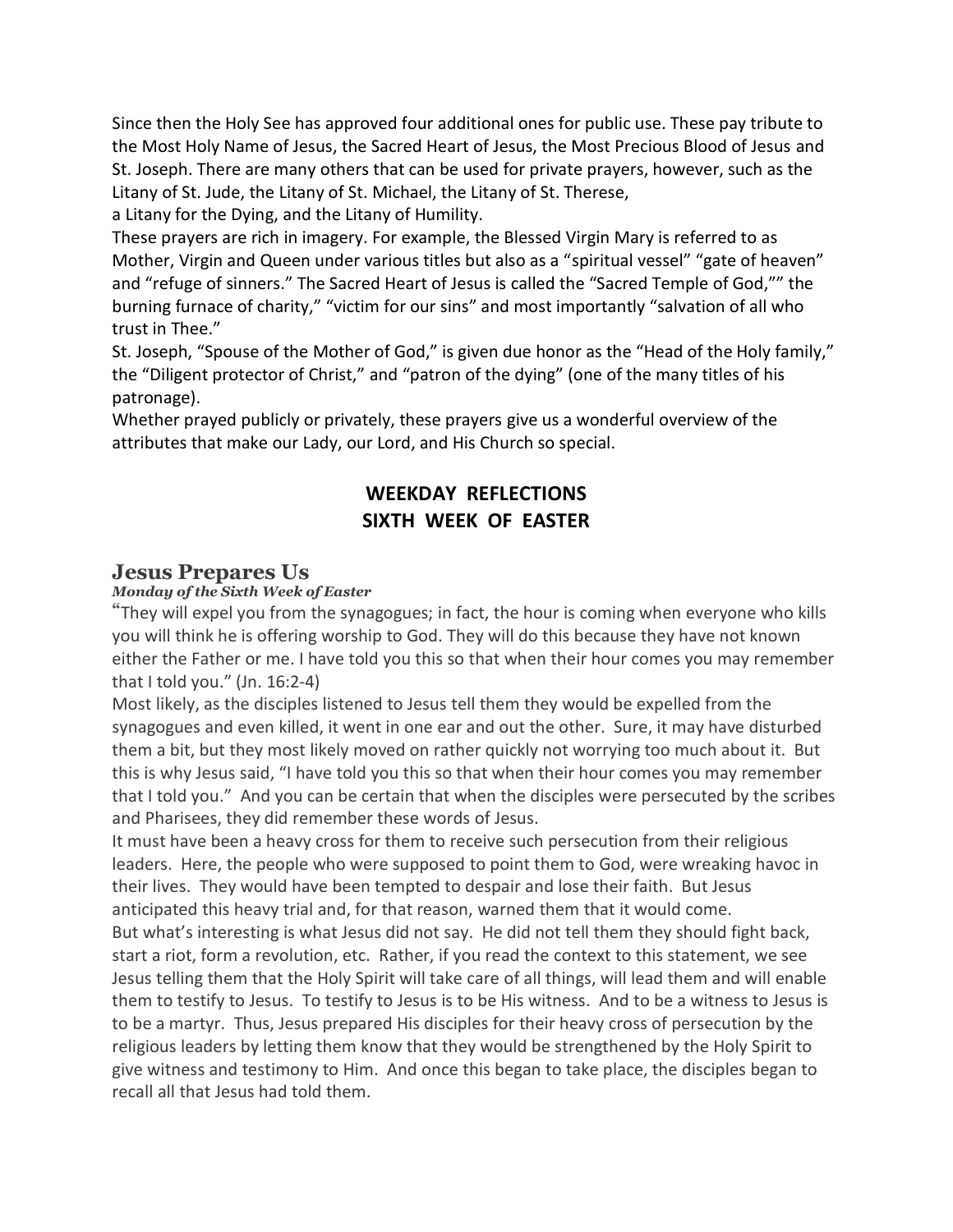You, too, must realize that being a Christian means persecution. We see this persecution in our world today through various terrorist attacks upon Christians. Some see it also, at times, within the "Domestic Church," the family, when they experience ridicule and harsh treatment for trying to live out their faith. And, sadly, it's even found within the Church itself when we see fighting, anger, disagreement and judgment.

The key is the Holy Spirit. The Holy Spirit plays a significant role right now in our world. That role is to strengthen us in our witness to Christ and to ignore any way the evil one would attack. So if you feel the pressure of persecution in any way, realize that Jesus spoke these words not only for His first disciples, but also for you.

Reflect, today, upon any way that you experience persecution in your life. Allow it to become an opportunity for hope and trust in the Lord through the outpouring of the Holy Spirit. He will never leave your side if you trust in Him.

Lord, when I feel the weight of the world or persecution, give me peace of mind and heart. Help strengthen me by the Holy Spirit that I may give joyful witness to You. Jesus, I trust in You.

## **Come Holy Spirit!**

## *Tuesday of the Sixth Week of Easter*

"But I tell you the truth, it is better for you that I go. For if I do not go, the Advocate will not come to you. But if I go, I will send him to you." (Jn. 16:7)

The hearts of the Apostles were conflicted. They were filled with grief, but they were also trying to trust what Jesus said to them. Jesus told them He was ascending to His Father and that it was better for them that He go. Why? Because if He goes, He will send the Holy Spirit to them.

On a human level, it would have been quite hard for the Apostles to let go of their daily interactions with Jesus. They certainly missed seeing Him with their eyes, touching Him and hearing Him. But Jesus made it clear that even though He was leaving He would be with them always. And He would also send the Holy Spirit upon them to lead them, give them courage, and teach them all truth. They would now be His presence in the world by the power of the Holy Spirit.

We never had the privilege of seeing Jesus in the way the Apostles did. But we do have the same privilege of Him being with us always. And we have the same privilege of receiving the fullness of the Holy Spirit. This is good. It is very good. But it is a good that we often miss. We may have been confirmed, but we may also still fail to let the Holy Spirit in and transform our lives.

In less than two weeks we will celebrate the Solemnity of Pentecost. This is the annual celebration of the fulfillment of this promise of Jesus. On that day we commemorate the fact that the Holy Spirit has come and that we are now in the time of the Holy Spirit. Reflect, today, and over the next couple of weeks about the Holy Spirit. Humbly admit to

yourself if you need to let the Holy Spirit become more alive in your life. Trust that Jesus wants you to receive Him in His fullness. And be not afraid to let this union take place.

*Holy Spirit, please come to me. Help me to fan into flame Your presence in my life. May I receive You who was promised by Jesus in Your fullness. Holy Spirit, Divine Jesus, Merciful Father, I trust in You.*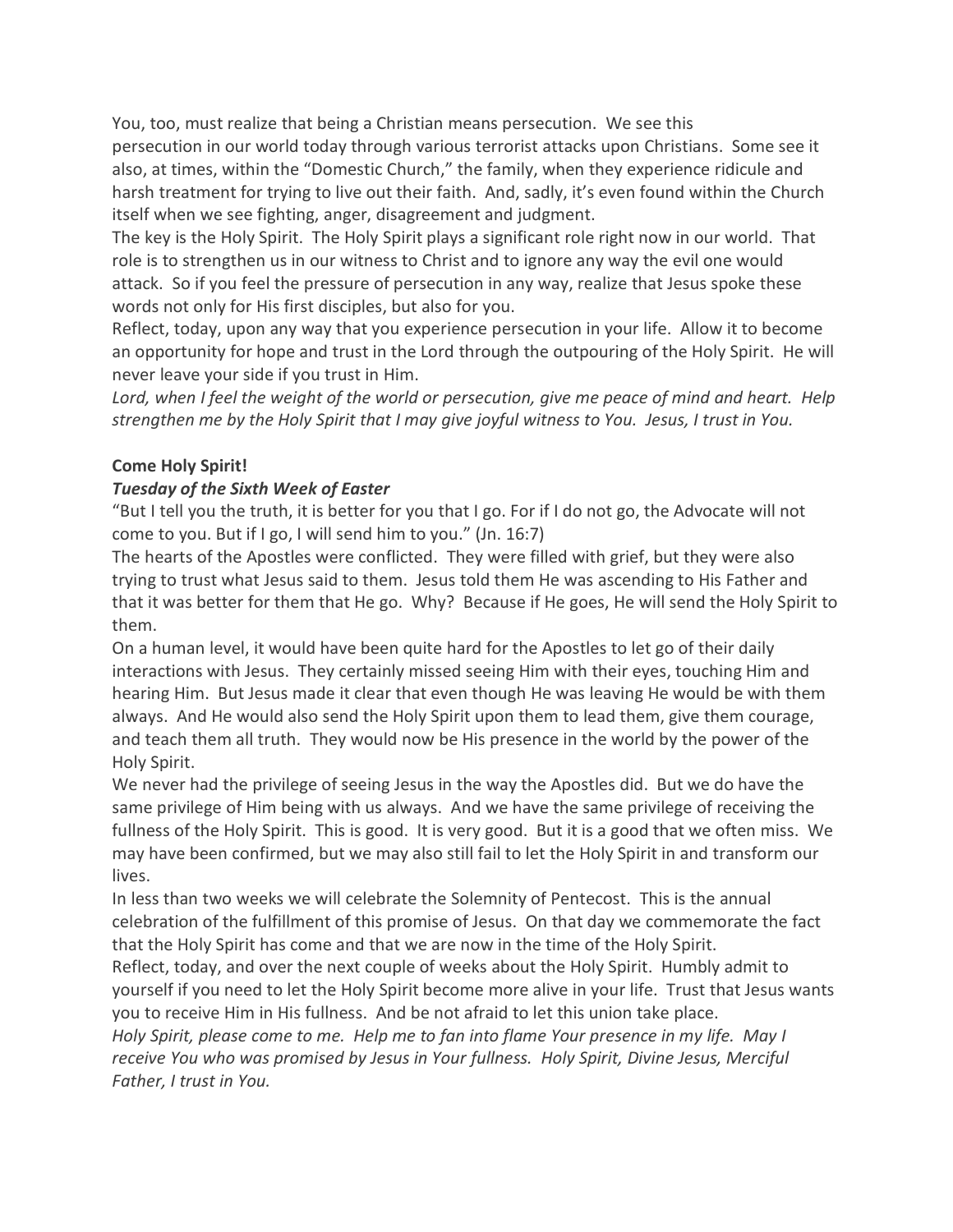# **The Spirit of Truth**

## *Wednesday of the Sixth Week of Easter*

Jesus said to his disciples: "I have much more to tell you, but you cannot bear it now. But when he comes, the Spirit of truth, he will guide you to all truth." (Jn. 16:12-12)

As we continue to get closer to the wonderful Solemnity of Pentecost, we continue to focus in on the Holy Spirit. This passage specifically points to the Holy Spirit as the "Spirit of Truth." It's interesting how Jesus introduces the Holy Spirit under this title. He explains that He has much more to tell them, but they cannot bear it now. In other words, the "Truth" is too much for them to bear unless the Holy Spirit is alive within them and teaching them. This gives us two wonderful insights worth pondering.

First, if we have not truly opened our lives to the power and presence of the Holy Spirit, we can be certain that we cannot bear the Truth. We cannot understand the deep truths of God and we cannot believe them unless the Holy Spirit is alive within us. That's a frightening thought in that, when the Holy Spirit is not fully immersing someone, that person is left in the dark regarding all Truth. And, sadly, they will not even realize they are in the dark!

If that does not make sense then perhaps you, too, suffer a bit from a lacking of the Spirit of Truth. Why? Because when the Spirit of Truth is alive within, you will know that you know the Truth.

Secondly, when you have fully opened your mind and heart to the Holy Spirit, you will become hungry for the Truth. The Holy Spirit will "guide you to all truth." And one of the effects of being guided into all truth is that you will be amazed with the journey. You will be in awe at the understanding of things that open up in your mind. You will be able to make sense of things in a new way. The Holy Spirit is the perfect "guide" and the journey toward the Truth is glorious.

Reflect, today, upon the Truth as it resides in the mind of the Father in Heaven. How open are you to the Truth? How fully do you embrace all that God wants to reveal to you? Open yourself more fully to the Holy Spirit and seek all that He wishes to reveal to you. *Holy Spirit, come consume my life. Teach me and guide me into all Truth. Holy Spirit, Divine Lord, Merciful Father, I trust in You.*

(Note: The reflection below is used when the Solemnity of the Ascension is transferred to Sunday.)

# **Sorrow to Joy**

## *Thursday of the Sixth Week of Easter*

"Amen, amen, I say to you, you will weep and mourn, while the world rejoices; you will grieve, but your grief will become joy." (Jn. 16:20)

Grief, mourning and even weeping is a part of life. Children will often weep at the slightest difficulty, but all of us face grief and sorrow throughout life.

In this passage above, Jesus informs His Apostles that sorrow and grief will be a part of their lives. This is a very sober but realistic statement on the part of our Lord. It's an act of love, on His part, to be up front with His Apostles about the coming hardships they will face.

The good news is that Jesus follows this statement with the hopeful news that their "grief will become joy." This is the most important part of what Jesus says.

The same is true in our lives. Jesus does not promise us that our lives will be free from hardship and pain. He does not tell us that following Him means that all will be easy in life. Instead, He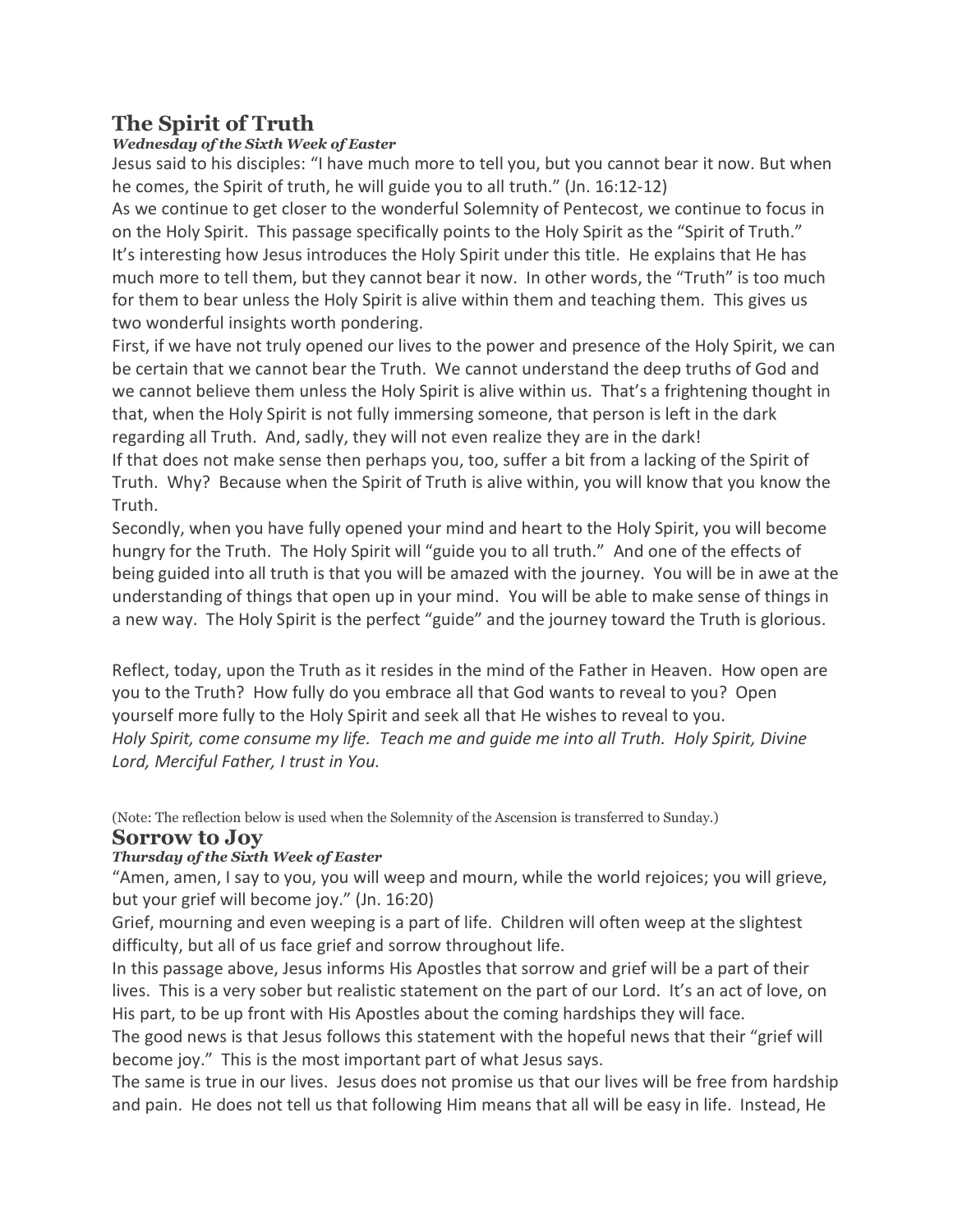wants us to know that we will follow in His footsteps if we choose to follow Him. He suffered, was mistreated and ultimately killed. And this would be tragic if He did not ultimately rise from the dead, ascend into Heaven and transform all prior grief and pain into the very means of the salvation of the world.

If we follow in His footsteps, we need to see every bit of grief in our lives as potentially a means of grace for many. If we can face the hardships of life with faith and hope, nothing will ultimately keep us down and everything will be able to be used for God's glory and will result in great joy.

Reflect, today, upon these words of Jesus. Know that He was not only speaking them to His Apostles, but also to you. Do not be scandalized or shocked when life deals you some difficulty. Do not despair when suffering is placed before you. Surrender all things to our Lord and let Him transform it into the joy that He promises in the end.

Lord, I surrender to You all suffering in my life. My grief, hardships, sorrow and confusion I place *in Your hands. I trust that You are all-powerful and desire to transform all things into a means* of Your glory. Give me hope in times of despair and trust when life is hard. Jesus, I trust in You.

## (In many dioceses throughout the world, the Feast of the Ascension is transferred to this coming Sunday) **The Continuing Presence of Our Lord**

#### *Ascension of Our Lord*

"Go, therefore, and make disciples of all nations, baptizing them in the name of the Father, and of the Son, and of the Holy Spirit, teaching them to observe all that I have commanded you. And behold, I am with you always, until the end of the age." (Mt. 28:19-20 Year A) Jesus completes His mission on Earth and ascends into Heaven to take His seat on His glorious throne for all eternity. Or does He? The answer is yes and no. Yes, He does take His seat on His glorious throne, but no, He does not complete His mission on Earth. The Ascension is both the end and the beginning. It's a transition to the next phase in the perfect plan of the Father. And understanding the way this plan unfolds should leave us in wonder and awe.

Sure, the Apostles were probably somewhat frightened and confused. Jesus was with them, then He died, then He rose and appeared various times, and then He ascended to the Father before their eyes. But He also told them that it is good that He goes. In fact, He said that it's better that He goes. They must have been confused. Jesus also told them His Advocate would come to lead them into all Truth. So the Apostles went from joy, to fear, to relief and more joy, to confusion and sorrow, to curiosity and uncertainty.

Sound familiar? Perhaps that's the way some find their lives to be. Ups and downs, twists and turns, joys and sorrows. Each phase reveals something new, something challenging, something glorious or something sorrowful. The good news is that the Father's plan is unfolding perfectly. The part of the perfect plan we find ourselves in with this solemnity is the part where Jesus begins to direct His mission of establishing the Kingdom of God from Heaven. His throne is, in a sense, the driver's seat of our lives. From Heaven, Jesus suddenly begins to descend continuously into our lives fulfilling His mission in and through the Apostles, as well as all of us. The Ascension does not mean Jesus is gone; rather, it means Jesus is now present to each and every person who turns to Him and surrenders their life to His mission. From Heaven, Jesus is able to be present to all. He is able to live in us and invites us to live in Him. It's the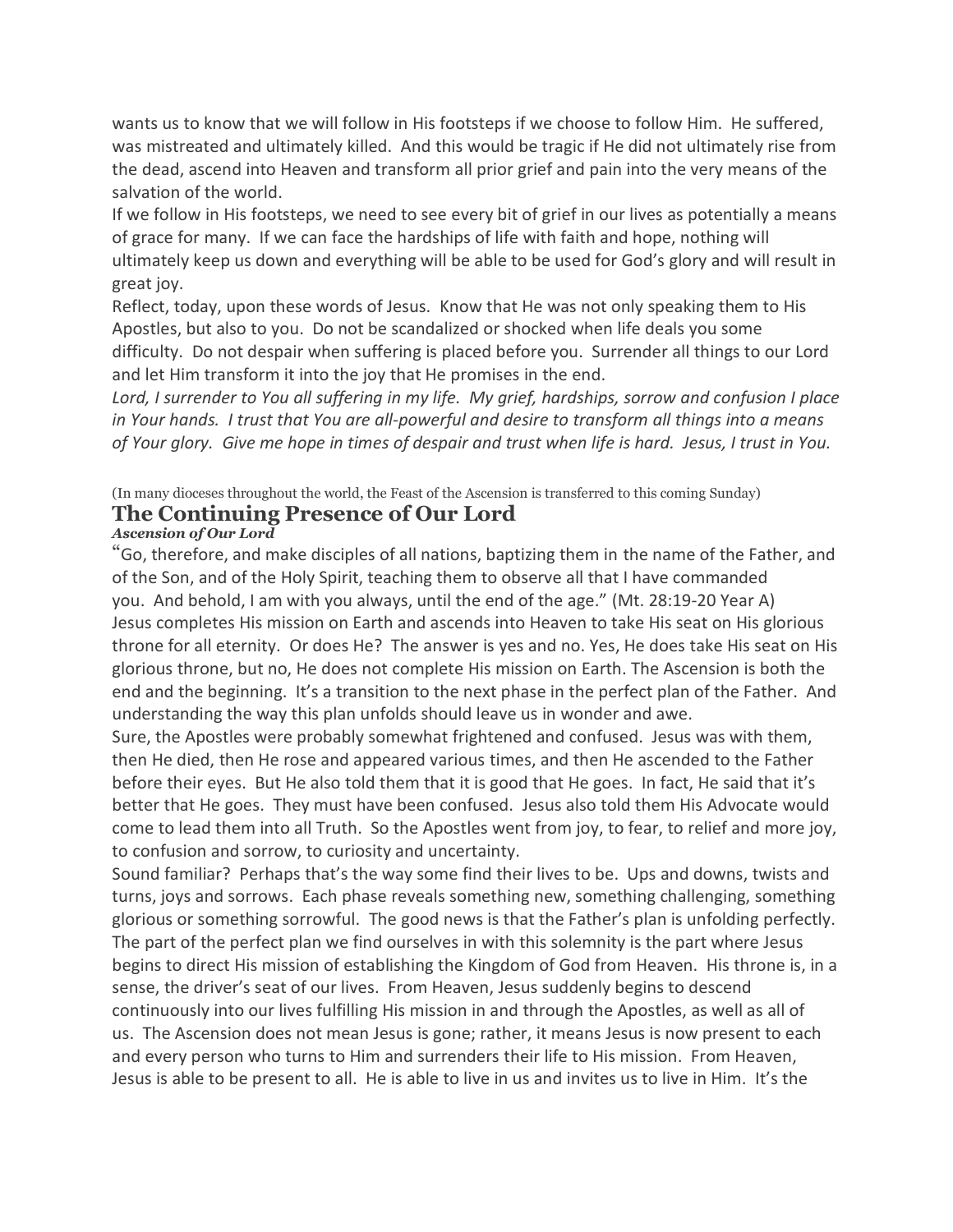new beginning of the Church. Now all the Apostles need to do is wait for the Holy Spirit to descend.

Reflect, today, upon the abiding and intimate presence of our Lord in your life. Know that Jesus invites you to share in His mission. From His glorious throne He wants us to "preach everywhere." He wants to invite each one of us to do our part. The part of the Father's plan entrusted to each one of us is not entrusted to another. We all have a share in that plan. What is your part? How does Jesus direct His mission through you? Ponder this question today and know that He accompanies you as you say "Yes" to your part in the glorious unfolding of His perfect plan.

Lord, I do find that my life is filled with many ups, downs, twists and turns. There are joys and *sorrows, moments of confusion and clarity. In all things help me to continually say "Yes" to Your plan. Jesus, I trust in You.*

# **Anguish Turns to Joy**

## *Friday of the Sixth Week of Easter*

"When a woman is in labor, she is in anguish because her hour has arrived; but when she has given birth to a child, she no longer remembers the pain because of her joy that a child has been born into the world. So you also are now in anguish. But I will see you again, and your hearts will rejoice, and no one will take your joy away from you." (Jn. 16:21-22) Anguish in life is common. In small ways we will experience anguish each and every day. And, from time to time, we will experience the very heavy pains of a particular anguish in our lives. Does an experience of anguish mean you are not in God's grace? Does it mean that God has left you? Or does it mean that you are doing something wrong? Certainly not. In fact, all we have to do is look at the life of Jesus to see this is not the case. He was in constant anguish throughout His earthly life as He continually entered more deeply into the mission of His Father. Just prior to His public ministry He was in anguish for forty days in the desert. Throughout His public ministry He experienced the anguish and exhaustion of His earthly life. He experienced the criticism of others, misunderstanding, ridicule, rejection, harsh treatment, and so much more. In the end, we know His fate on the Cross.

Our Blessed Mother had the "sword of sorrow" pierce her heart. She was misunderstood and ridiculed from the beginning as a result of her mysterious pregnancy out of wedlock. She carried a perfect love of her Son and anguished over His future as He grew. She watched many love Him and others harass Him. She watched His mockery of a trial and His Crucifixion. But think of their lives now. They now reign from Heaven as the glorious Queen of All Saints and the King of the Universe. They live in glory now for eternity. Their anguish has turned to perfect joy.

Reflect, today, upon your own trials in life. The Scripture passage above reveals the promise that God makes to those who endure them with faith. If you feel as though you have been dealt an unfair hand or have been treated unfairly, you are in good company. The key is to walk through this life with grace and dignity. Do not let the trials of this life or its pains get you down. Know that as you remain faithful walking down the path God has set for you, the end result is that you will rejoice! This is simply a fact. Hold on to that hope and keep your eyes on the finish line. It's worth it in the end.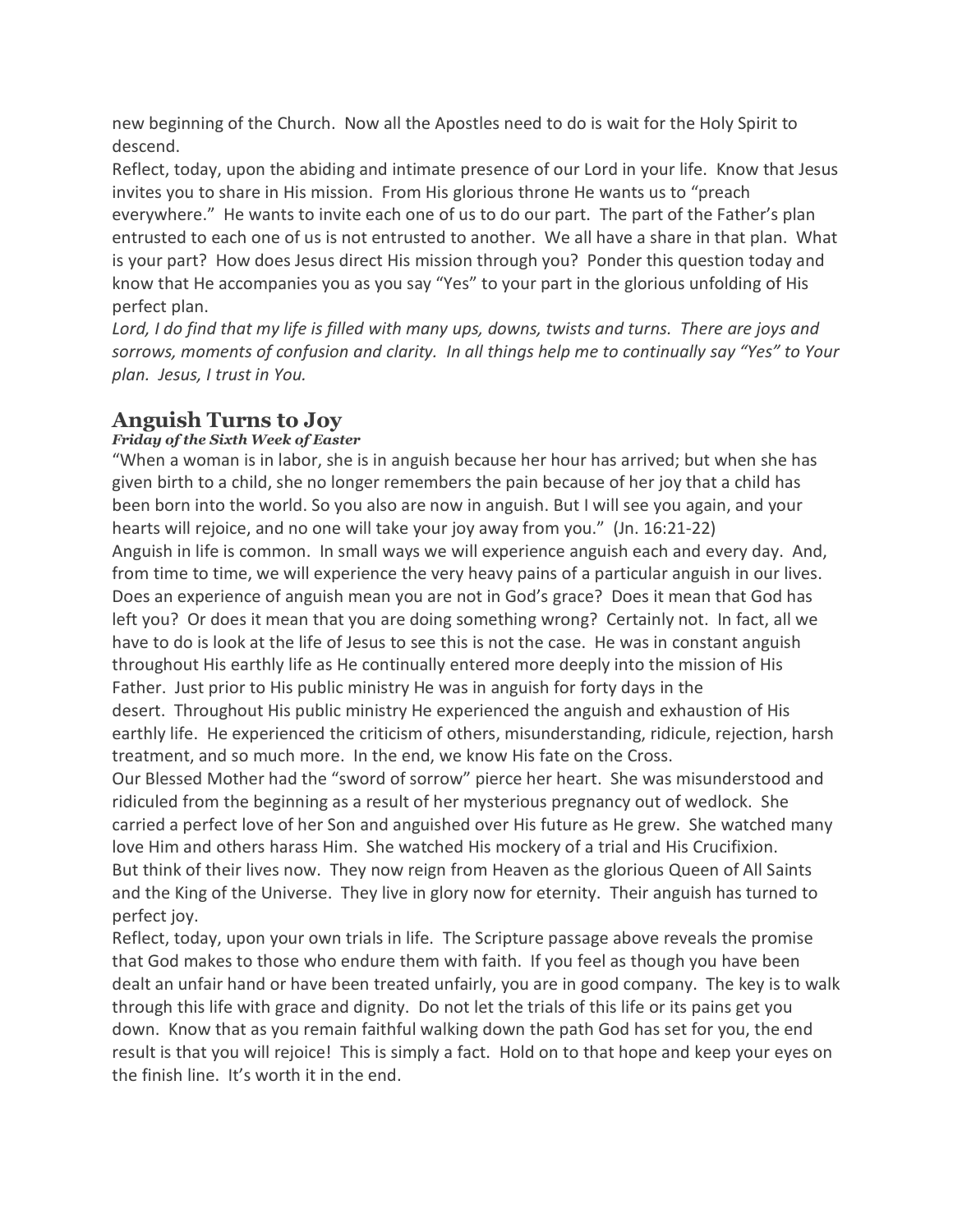Lord, I surrender my anguish and burdens to You. I unite them to Your Cross and trust that You will be there in all things walking with me through my life. May I keep my eyes on the goal and *rejoice in Your steadfast love. Jesus, I trust in* You.

# **Speaking Clearly**

## *Saturday of the Sixth Week of Easter*

"I have told you this in figures of speech. The hour is coming when I will no longer speak to you in figures but I will tell you clearly about the Father." (Jn. 16:25)

Why does Jesus speak in "figures of speech" rather than speaking clearly? Good question. We see this same fact in the many parables that Jesus spoke. Most likely, when people would hear His parables they would walk away asking, "What do you think He meant by that?" So why does Jesus speak in a veiled language rather than speaking clearly and directly? The answer has to do with us and our lack of openness to the Truth. If we were fully open to the Truth, and if we were completely ready to embrace the Truth no matter what it was, Jesus would be able to speak to us clearly and we would respond immediately. But this is so rarely the way it happens. The key to understanding this is to understand the connection between knowledge of God's will and the willingness to immediately fulfill that will.

So often, we want Jesus to tell us His will, mull over it, consider it, and then come back with our response. But it doesn't happen that way. Rather, if we want Jesus to speak to us clearly, we must say yes to Him even before we know what He wants. Willingness to embrace His will is a prerequisite to understanding His will.

Of course our Blessed Mother is the perfect example of this in her fiat. Prior to the angel coming to her, she continually said "Yes" to the will of God. Then, when the angel came to her and told her what would happen, she asked for clarity. And she did indeed get that clarity as a direct response to her question. "The Holy Spirit will overshadow you and the power of the Most High will come upon you…" the angel said. But the only reason the angel, as a messenger of God, spoke so clearly was because she had already shown her heart to be fully compliant with God's plan no matter what it would be.

Reflect, today, upon how clearly you hear God speak to you. Do you want Him to be clearer to you? Do you want Him to speak to you with greater clarity? If so, work on surrendering your will over more completely to that which you do not even know. Say "Yes" to that which God wants of you tomorrow, and say "Yes" to it today. Building this habit of saying yes immediately will open the door to greater clarity in all God wants to say.

*Lord, the answer is "Yes." I choose Your will today, tomorrow and always. I choose nothing but* Your will. As I say "Yes" to You, help me to grow in greater clarity of all you ask of me. Jesus, I *trust in You.*

# **PRAYERS**

## **Prayers proposed by Pope Francis for recitation at the end of praying the rosary**

O Mary, you shine continuously on our journey as a sign of salvation and hope. We entrust ourselves to you, Health of the Sick, who, at the foot of the cross, were united with Jesus' suffering and persevered in your faith.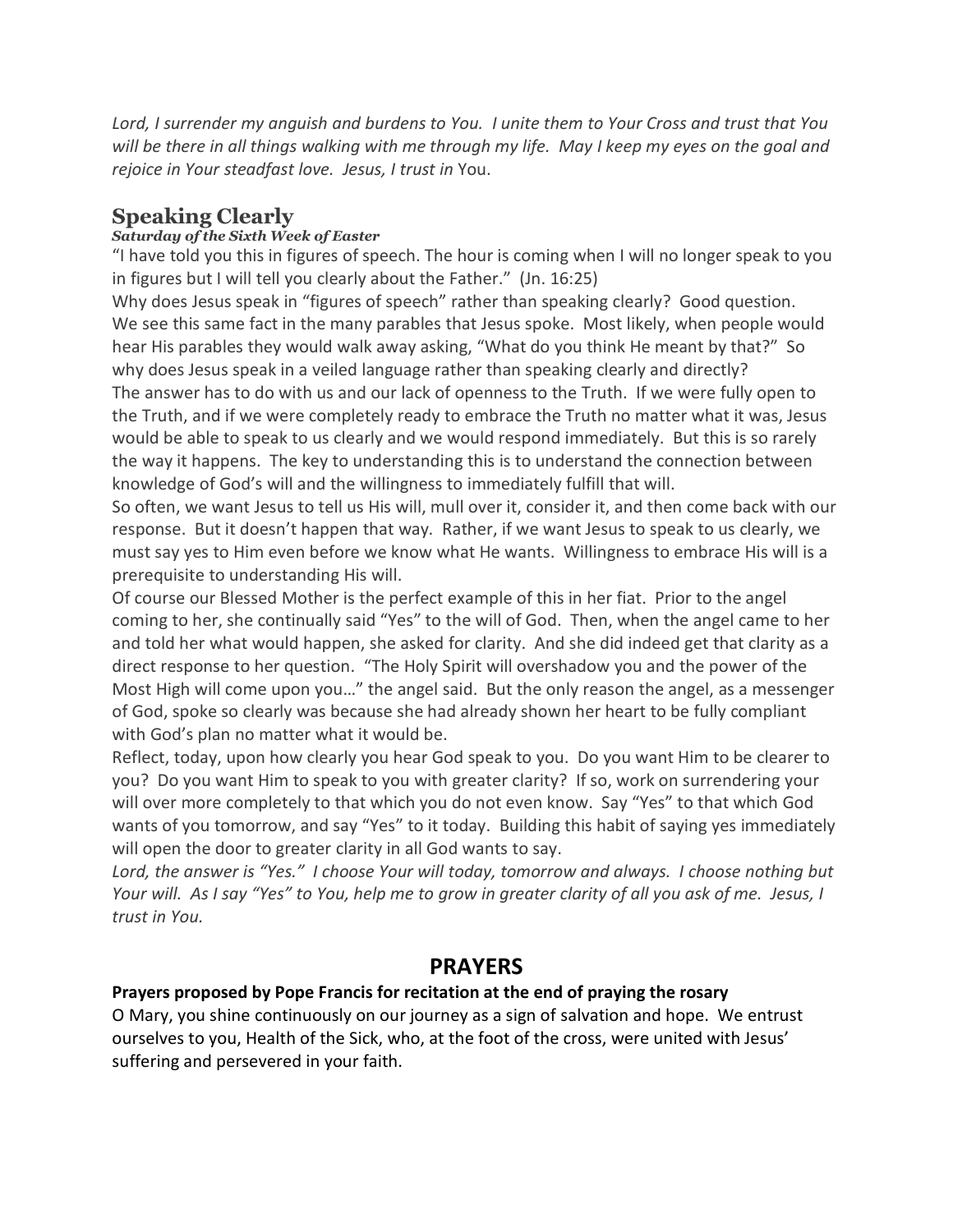"Protectress of the Roman people." (Here place the name of our own Diocese or Parish) you know our needs, and we know that you will provide, so that, as at Cana in Galilee, joy and celebration may return after this time of trial.

Help us, Mother of Divine Love, to conform ourselves to the will of the Father and to do what Jesus tells us. For He took upon Himself our suffering, and burdened Himself with our sorrows to bring us, through the cross, to the joy of the Resurrection. Amen

"We fly to yur protection, O Holy Mother of God."

In the present tragic situation, when the whole world is prey to suffering and anxiety, we fly to you, Mother of God and our mother, and seek refuge under your protection.

Virgin Mary, turn your merciful eyes toward us amid this coronavirus pandemic. Comfort those who are distraught and mourn their loved ones who have died, and at times are buried in a way that grieves them deeply. Be close to those who are concerned for their loved ones who are sick and who, in order to prevent the spread of the disease, cannot be close to them. Fill with hope those who are trouble by the uncertainty of the future and the consequences for the economy and employment.

Mother of God and our Mother, prya for us to God, the Father of mercies, that hope and peace may dawn anew. Plead with y9our divine Son, as you did at Cana, so that the families of the sick and the victims be comforted, and their hearts be opened to confidence and trust. Protect those doctors, nurses, health workers and volunteers who are on the frontline of this emergency, and are risking their lives to save others. Support their heroic effort and grant them strength, generosity and continued health.

Be close to those who assist the sick night and day, and to priest who, in their pastoral concern and fidelity to the Gospel, are trying to help and support everyone.

Blessed Virgin, illumine the minds of men and women engaged in scientific research, that they may find effective solutions to over come this virus.

Support national oleaders, that with wisdom, solicitude and generosity they may come to the aid of those lacking the basic necessities of life and may devise social and economic solutions inspired by farsightedness and solidarity.

Mary Most Holy, stir our consciences, so that the enormous funds invested in developing and stockpiling arms will instead be spent on promoting effective research on how to prevent similar tragedies from occurring in the future.

Beloved Mother, help us realize that we are all members of one great family and to recognize the bond that unites us, so that, in a spirit of fraternity and solidarity, we can help to alleviate countless situations of poverty and need. Make us strong in faith, persevering in service, constant in prayer.

Mary, Consolation of the afflicted, embrace all your children in distress and pray that God will stretch out His all powerful hand and free us from this terrible pandemic, so that life can serenely resume its normal course.

To you, who shine on our journey as a sign of salvation and hope, do we entrust ourselves, O Clement, O Loving, O Sweet Virgin Mary. Amen

## **Ascension Prayer to Live a Full Life**

O Lord,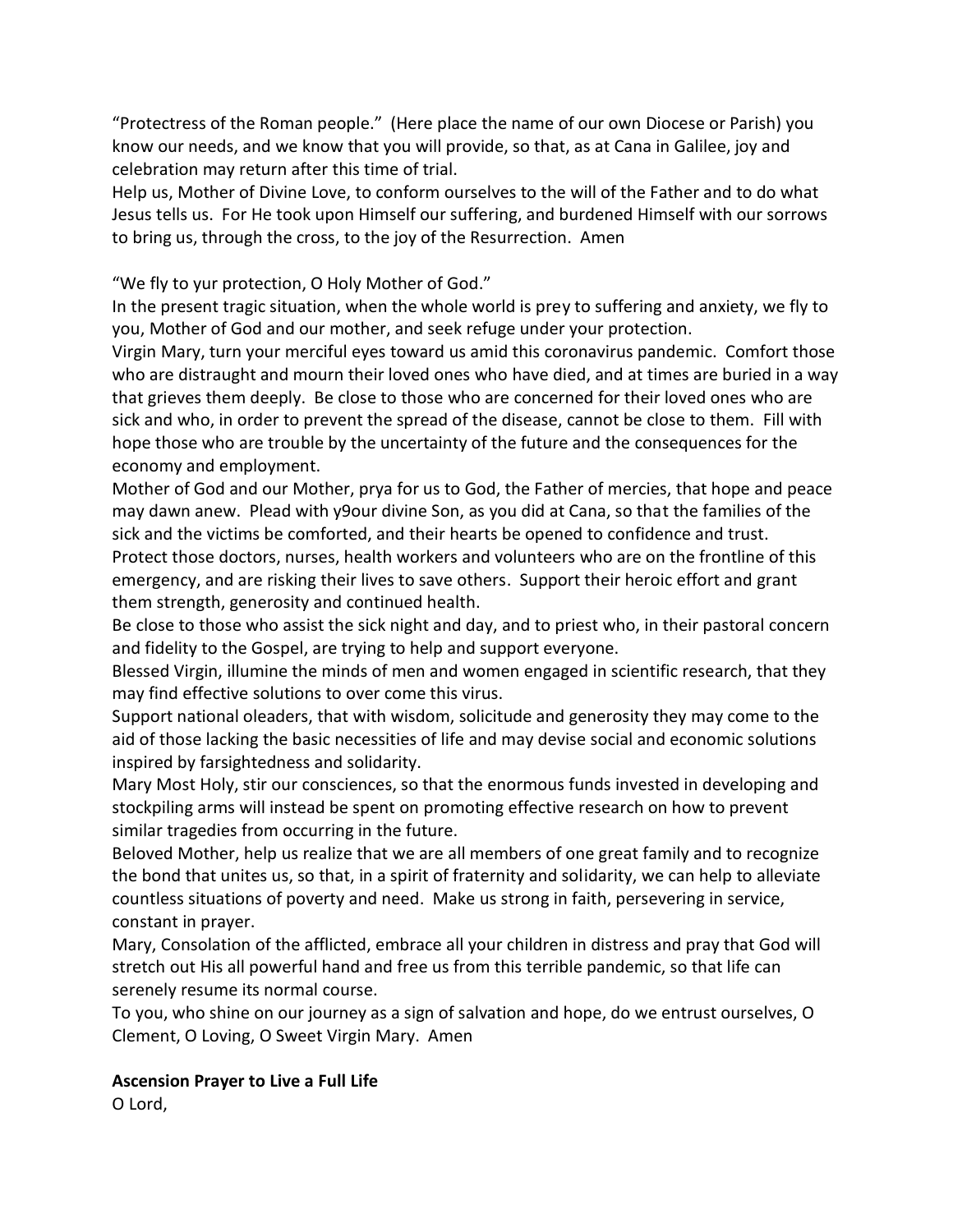Your Ascension into heaven marks the culmination of the Paschal Mystery, and it contains an important teaching for us. May we live life as an earthly reality and develop our human potential to the fullest. May we make use of the results of science to achieve a better life on this planet. But in our best moments we know that there must be more than all of this, a transcending Reality. As Christians, we know that this Reality is Your loving Father Who awaits us with You and the Holy Spirit. Where You have gone, we ultimately will come - if we are faithful. *New Saint Joseph People's Prayer Book*

Dear Lord Jesus Christ, right before your Ascension into heaven you told your apostles to be His witnesses to the ends of the earth upon receiving the Holy Spirit. May I be similarly inspired to spread your Gospel message in word and deed, according to your will for me. And may I do so prudently and joyfully, with your help, your guidance, and your grace! And remembering this glorious event, help me to seek what is above, Heaven, where you are seated at the right hand of God the Father!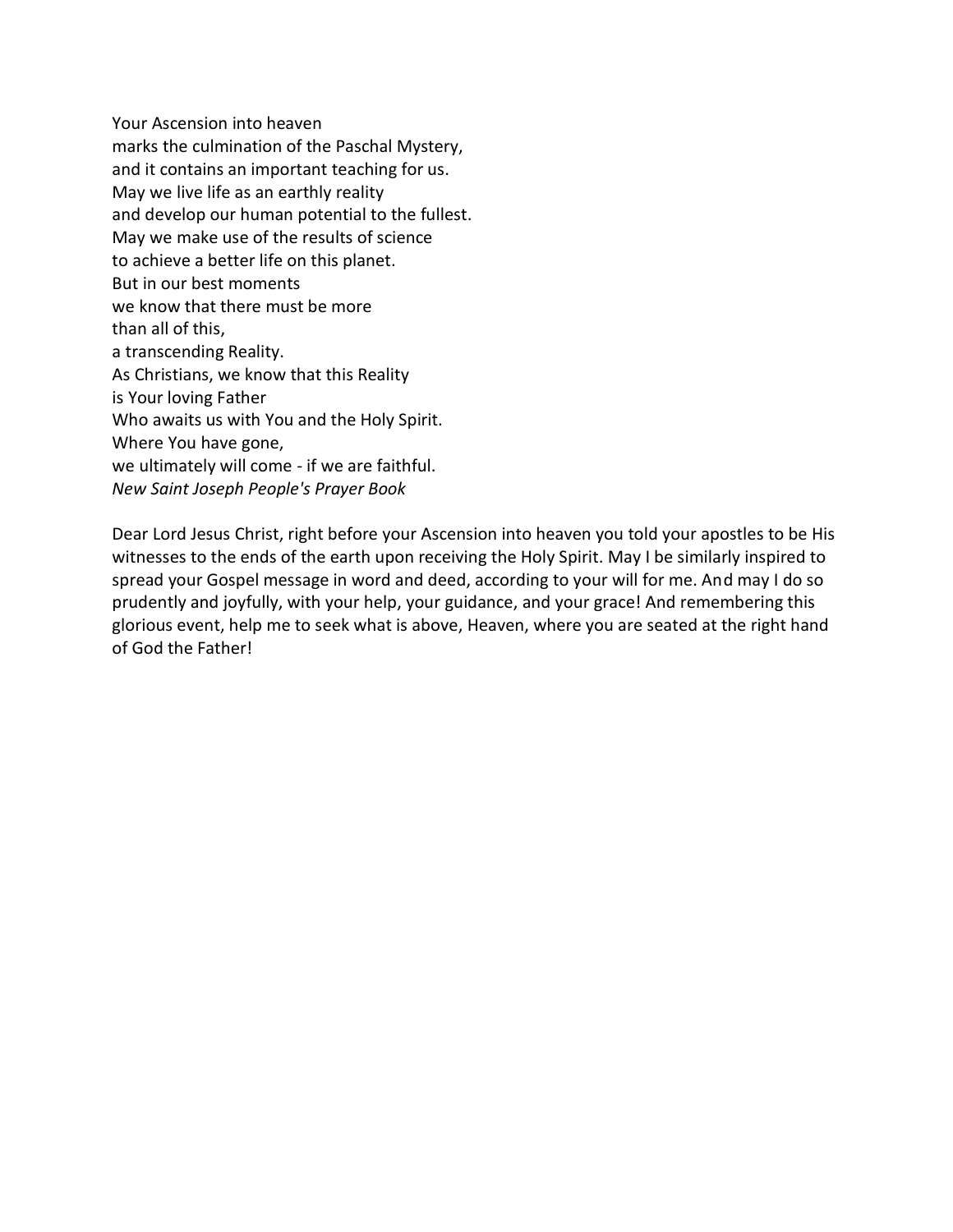## **SCHEDULE FOR WEEK OF 24 - 31 MAY**

**Sunday 17 May Sixth Sunday of Easter** 8:30 a.m. Mass Live Streamed 9:30 a.m. – Noon Collection of food for PoP & Chesapeake Food Banks **Monday 18 May**  8:30 a.m. Mass Live Streamed **Tuesday 19 May** 8:30 a.m. Mass Live Streamed **Wednesday 20 May** 8:30 a.m. Mass Live Streamed 6:30 p.m. – 8:00 p.m. Vespers / Benediction on Vigil of the Original Ascension Thursday 6:30 p.m. – 7:00 p.m. quiet reflection of Exposed Eucharist 7:00 p.m. – 8:00 p.m. Ascension Vespers & Benediction **Thursday 21 May (Ascension Thursday** old calendar) Thur. 6<sup>th</sup> Week of Easter 8:30 a.m. Mass Live Streamed Pentecost Novena **Friday 22 May** 8:30 a.m. Mass Live Streamed 7:00 p.m. Presentation on parish response to First Phase of Opening Up **Saturday 23 May** 8:30 a.m. Mass Live Streamed 1:30 p.m. – 4:30 p.m. Confessions 5:00 p.m. Mass Live Streamed **Sunday 24 May Feast of the Ascension of the Lord** 8:30 a.m. Public Mass 11.30 a.m. Public Mass **Monday 25 May Memorial Day**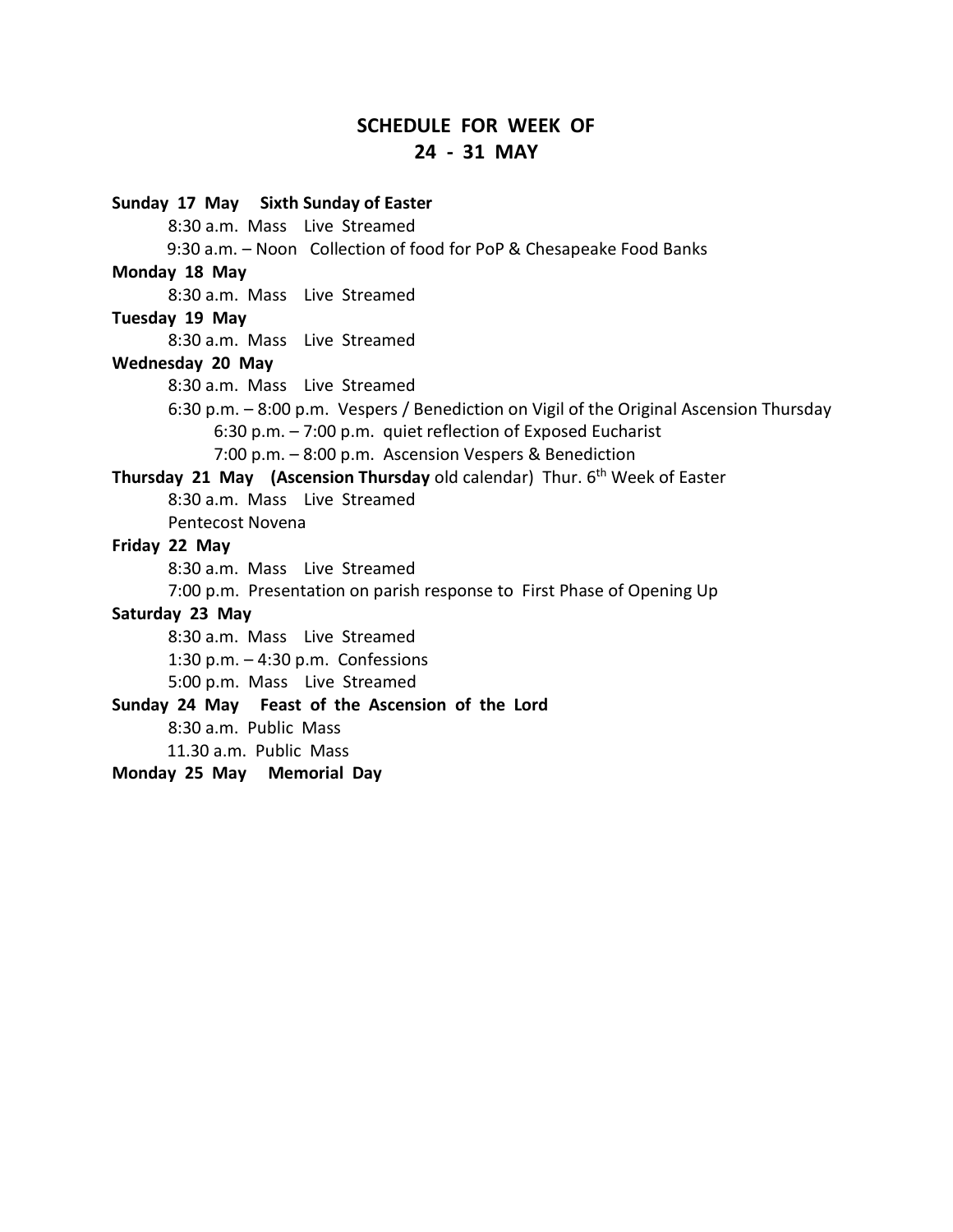

# **PENTECOST NOVENA**

This particular novena is based on the Fruits of the Holy Spirit and a desire for sainthood. It is only through the power of the Holy Spirit that someone can become a Saint. We cannot save ourselves and it is only by the grace of God that we are saved. So, we must rely completely on the power of the Holy Spirit and the death of Our Lord Jesus. That is the essence of this novena. The Pentecost novena is really THE original novena. The disciples waited in unity and prayer for the Holy Spirit for nine days after Jesus' ascension to heaven. Jesus asked them to pray constantly in the upper room until the descent of the Holy Spirit. "They all joined together constantly in prayer, along with the women and Mary the mother of Jesus, and with his brothers." – Acts 1:14

# **Novena to the Holy Spirit - Day 1**

In the name of the Father, and of the Son, and of the Holy Spirit. Amen.

Let us bow down in humility at the power and grandeur of the Holy Spirit. Let us worship the Holy Trinity and give glory today to the Paraclete, our Advocate. Oh Holy Spirit, by Your power, Christ was raised from the dead to save us all. By Your grace, miracles are performed in Jesus' name. By Your love, we are protected from evil. And so, we ask with humility and a beggar's heart for Your gift of Charity within us. The great charity of all the host of Saints is only made possible by your power, Oh Divine Spirit. Increase in me, the virtue of charity that I may love as God loves with the selflessness of the Saints. Amen.

Come Holy Spirit, fill the hearts of your faithful and kindle in them the fire of your love. Send forth your Spirit and they shall be created. And You shall renew the face of the earth. O, God, who by the light of the Holy Spirit, did instruct the hearts of the faithful, grant that by the same Holy Spirit we may be truly wise and ever enjoy His consolations, through Christ Our Lord, Amen.

In the name of the Father, and of the Son, and of the Holy Spirit. Amen.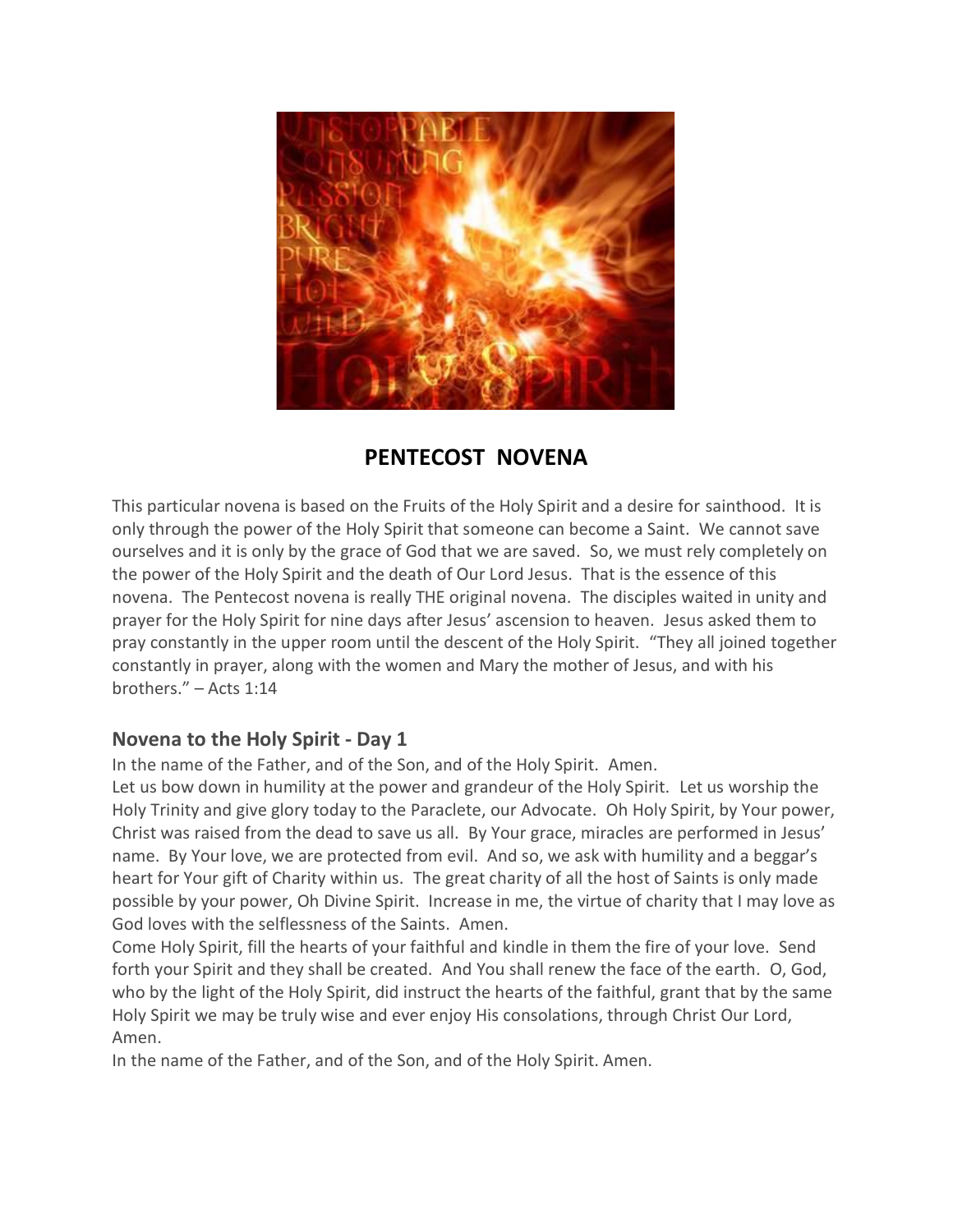## **Novena to the Holy Spirit - Day 2**

Join in praying the Novena to the Holy Spirit Joy

In the name of the Father, and of the Son, and of the Holy Spirit. Amen.

Let us bow down in humility at the power and grandeur of the Spirit. Let us worship the Holy Trinity and give glory today to the Paraclete, our Advocate. Oh Holy Spirit, by Your power, Christ was raised from the dead to save us all. By Your grace, miracles are performed in Jesus' name. By Your love, we are protected from evil. And so, we ask with humility and a beggar's heart for Your gift of Joy within us. All of the Saints are marked with an uncompromisable Joy in times of trial, difficulty and pain. Give us, Oh Holy Spirit, the Joy that surpasses all understanding that we may live as a witness to Your love and fidelity! Amen. Come Holy Spirit, fill the hearts of your faithful and kindle in them the fire of your love. Send forth your Spirit and they shall be created. And You shall renew the face of the earth. O, God, who by the light of the Holy Spirit, did instruct the hearts of the faithful, grant that by the same Holy Spirit we may be truly wise and ever enjoy His consolations, through Christ Our Lord, Amen. In the name of the Father, and of the Son, and of the Holy Spirit. Amen.

# **Novena to the Holy Spirit - Day 3**

Join in praying the Novena to the Holy Spirit Peace

In the name of the Father, and of the Son, and of the Holy Spirit. Amen.

Let us bow down in humility at the power and grandeur of the Holy Spirit. Let us worship the Holy Trinity and give glory today to the Paraclete, our Advocate. Oh Holy Spirit, by Your power, Christ was raised from the dead to save us all. By Your grace, miracles are performed in Jesus' name. By Your love, we are protected from evil. And so, we ask with humility and a beggar's heart for Your gift of Peace within us. The Saints were tempted, attacked and accused by the devil who is the destroyer of peace. When we are accused by the devil, come to our aid as our Advocate and give us Peace that lasts through all trials! Amen.

Come Holy Spirit, fill the hearts of your faithful and kindle in them the fire of your love. Send forth your Spirit and they shall be created. And You shall renew the face of the earth. O, God, who by the light of the Holy Spirit, did instruct the hearts of the faithful, grant that by the same Holy Spirit we may be truly wise and ever enjoy His consolations, through Christ Our Lord, Amen.

In the name of the Father, and of the Son, and of the Holy Spirit. Amen.

# **Novena to the Holy Spirit - Day 4**

Join in praying the Novena to the Holy Spirit Patience

In the name of the Father, and of the Son, and of the Holy Spirit. Amen.

Let us bow down in humility at the power and grandeur of the Holy Spirit. Let us worship the Holy Trinity and give glory today to the Paraclete, our Advocate. Oh Holy Spirit, by Your power, Christ was raised from the dead to save us all. By Your grace, miracles are performed in Jesus' name. By Your love, we are protected from evil. And so, we ask with humility and a beggar's heart for Your gift of Patience within us. Oh Holy Spirit, you give lavishly to those who ask. Please give us the patience of the Saints who are now with you in heaven. Help us to endure everything with an eternal patience that is only possible with your help. Amen.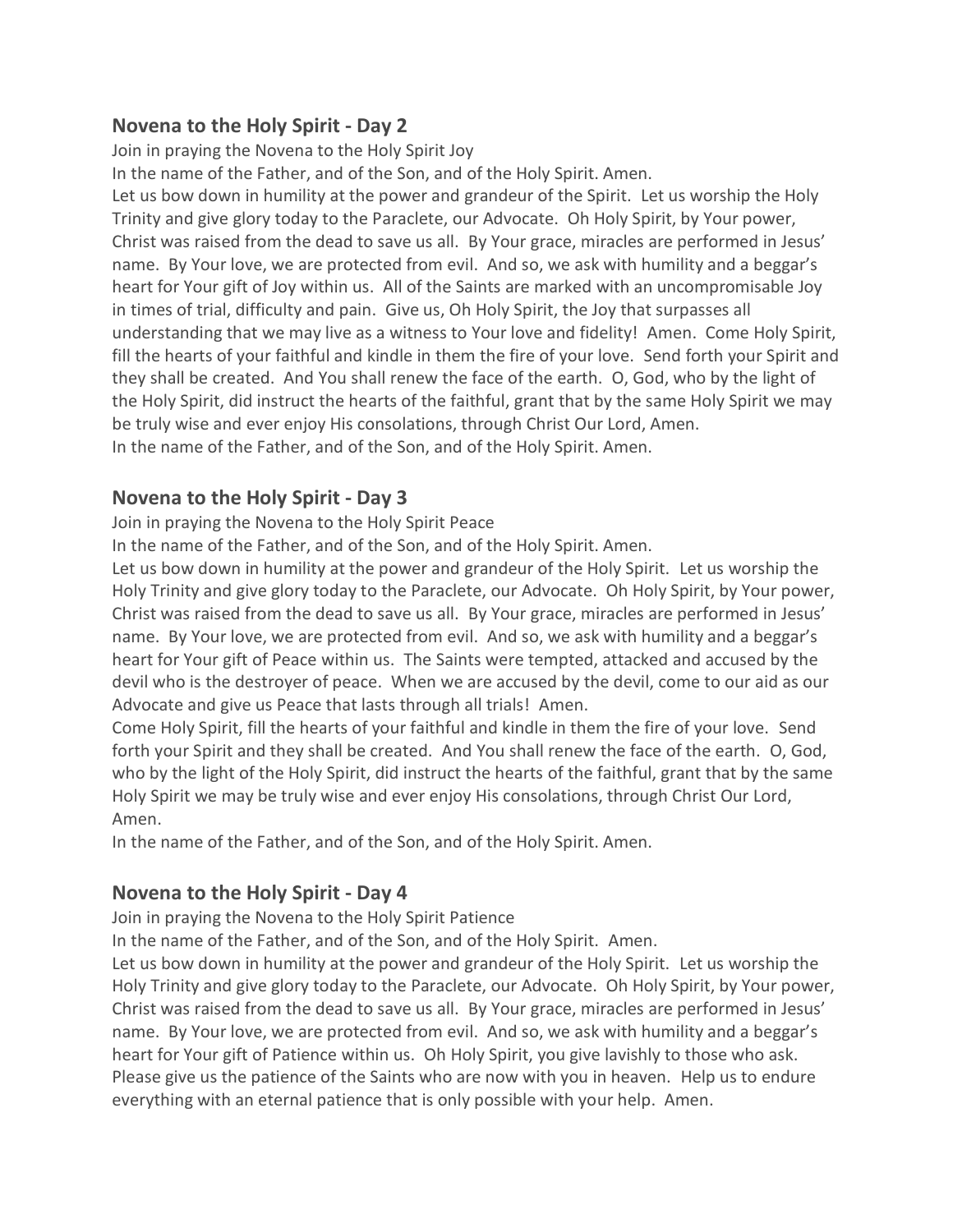Come Holy Spirit, fill the hearts of your faithful and kindle in them the fire of your love. Send forth your Spirit and they shall be created. And You shall renew the face of the earth. O, God, who by the light of the Holy Spirit, did instruct the hearts of the faithful, grant that by the same Holy Spirit we may be truly wise and ever enjoy His consolations, through Christ Our Lord, Amen.

In the name of the Father, and of the Son, and of the Holy Spirit. Amen.

# **Novena to the Holy Spirit - Day 5**

Join in praying the Novena to the Holy Spirit Kindness

In the name of the Father, and of the Son, and of the Holy Spirit. Amen. Let us bow down in humility at the power and grandeur of the Holy Spirit. Let us worship the Holy Trinity and give glory today to the Paraclete, our Advocate. Oh Holy Spirit, by Your power, Christ was raised from the dead to save us all. By Your grace, miracles are performed in Jesus' name. By Your love, we are protected from evil. And so, we ask with humility and a beggar's heart for Your gift of Kindness within us. Jesus approached sinners with immense kindness. Holy Paraclete, please treat us humble sinners with the same kindness and give us the ability to treat all others with that kindness as well. Amen. Come Holy Spirit, fill the hearts of your faithful and kindle in them the fire of your love. Send forth your Spirit and they shall be created. And You shall renew the face of the earth. O, God, who by the light of the Holy Spirit, did instruct the hearts of the faithful, grant that by the same Holy Spirit we may be truly wise and ever enjoy His consolations, through Christ Our Lord, Amen.

In the name of the Father, and of the Son, and of the Holy Spirit. Amen.

# **Novena to the Holy Spirit - Day 6**

Join in praying the Novena to the Holy Spirit Faithfulness

In the name of the Father, and of the Son, and of the Holy Spirit. Amen. Let us bow down in humility at the power and grandeur of the Holy Spirit. Let us worship the Holy Trinity and give glory today to the Paraclete, our Advocate. Oh Holy Spirit, by Your power, Christ was raised from the dead to save us all. By Your grace, miracles are performed in Jesus' name. By Your love, we are protected from evil. And so, we ask with humility and a beggar's heart for Your gift of Faithfulness within us. You, oh Lord, are ever faithful. You are faithful until the end. Though we are weak and distracted, please give us the grace to be faithful to You as you are to us! Amen.

Come Holy Spirit, fill the hearts of your faithful and kindle in them the fire of your love. Send forth your Spirit and they shall be created. And You shall renew the face of the earth. O, God, who by the light of the Holy Spirit, did instruct the hearts of the faithful, grant that by the same Holy Spirit we may be truly wise and ever enjoy His consolations, through Christ Our Lord, Amen.

In the name of the Father, and of the Son, and of the Holy Spirit. Amen.

# **Novena to the Holy Spirit - Day 7**

Join in praying the Novena to the Holy Spirit Gentleness In the name of the Father, and of the Son, and of the Holy Spirit. Amen.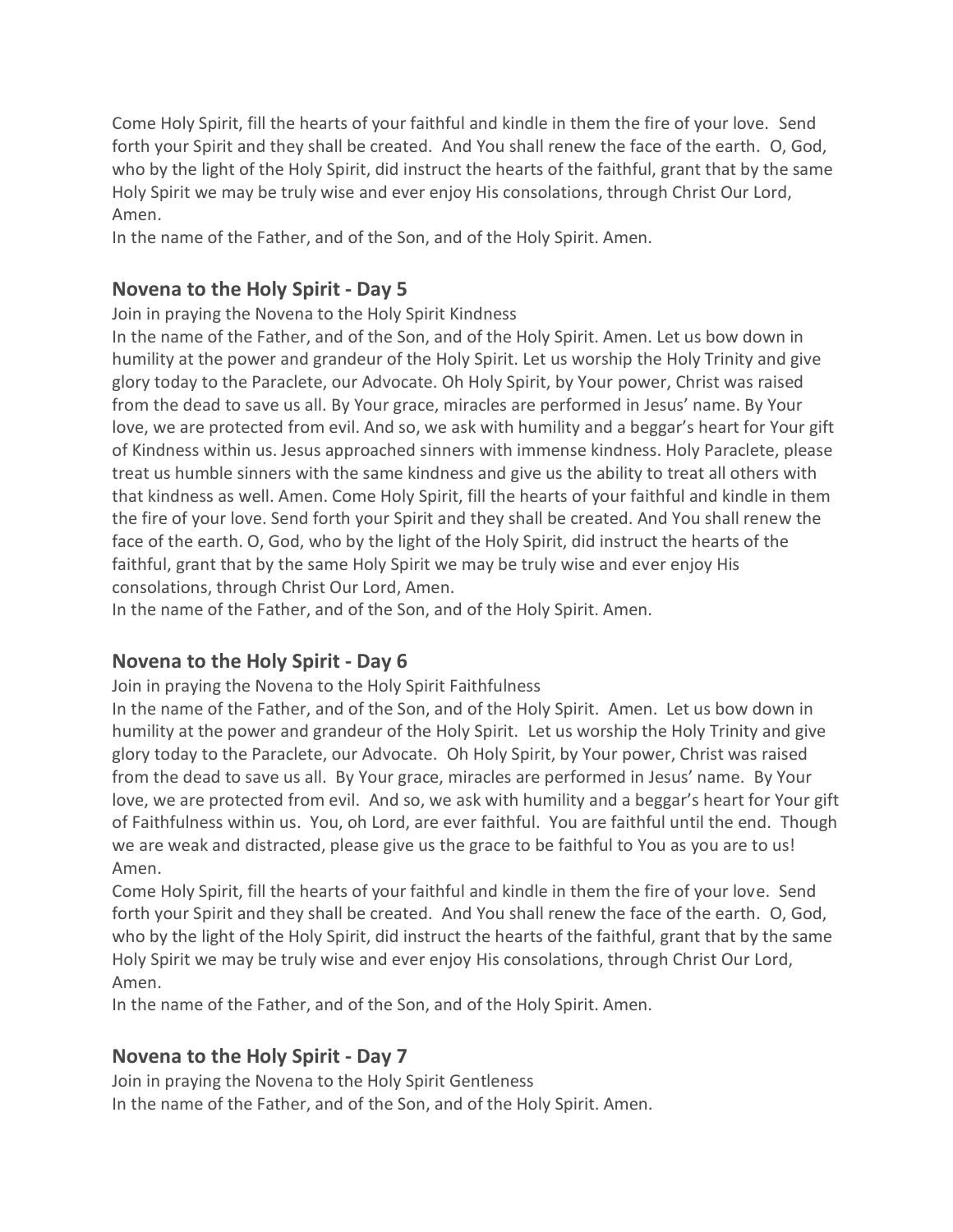Let us bow down in humility at the power and grandeur of the Holy Spirit. Let us worship the Holy Trinity and give glory today to the Paraclete, our Advocate. Oh Holy Spirit, by Your power, Christ was raised from the dead to save us all. By Your grace, miracles are performed in Jesus' name. By Your love, we are protected from evil. And so, we ask with humility and a beggar's heart for Your gift of Gentleness within us. Despite the gravity of our sins, oh Lord you treat us with Gentleness. Dear Holy Spirit, give us your power to treat all in our lives with the Gentleness of the Saints. Amen.

Come Holy Spirit, fill the hearts of your faithful and kindle in them the fire of your love. Send forth your Spirit and they shall be created. And You shall renew the face of the earth. O, God, who by the light of the Holy Spirit, did instruct the hearts of the faithful, grant that by the same Holy Spirit we may be truly wise and ever enjoy His consolations, through Christ Our Lord, Amen.

In the name of the Father, and of the Son, and of the Holy Spirit. Amen.

## **Novena to the Holy Spirit - Day 8**

Join in praying the Novena to the Holy Spirit Self-Control

In the name of the Father, and of the Son, and of the Holy Spirit. Amen.

Let us bow down in humility at the power and grandeur of the Holy Spirit. Let us worship the Holy Trinity and give glory today to the Paraclete, our Advocate. Oh Holy Spirit, by Your power, Christ was raised from the dead to save us all. By Your grace, miracles are performed in Jesus' name. By Your love, we are protected from evil. And so, we ask with humility and a beggar's heart for Your gift of Self-Control within us. Your Martyrs had the overwhelming self-control to go joyfully to a painful death without shrinking from the opportunity to join You in heaven. Give us this self-control to have command over our emotions and desires that we may serve You more fully. Amen.

Come Holy Spirit, fill the hearts of your faithful and kindle in them the fire of your love. Send forth your Spirit and they shall be created. And You shall renew the face of the earth. O, God, who by the light of the Holy Spirit, did instruct the hearts of the faithful, grant that by the same Holy Spirit we may be truly wise and ever enjoy His consolations, through Christ Our Lord, Amen.

In the name of the Father, and of the Son, and of the Holy Spirit. Amen.

# **Novena to the Holy Spirit - Day 9**

Join in praying the Novena to the Holy Spirit Goodness

In the name of the Father, and of the Son, and of the Holy Spirit. Amen.

Let us bow down in humility at the power and grandeur of the Holy Spirit. Let us worship the Holy Trinity and give glory today to the Paraclete, our Advocate. Oh Holy Spirit, by Your power, Christ was raised from the dead to save us all. By Your grace, miracles are performed in Jesus' name. By Your love, we are protected from evil. And so, we ask with humility and a beggar's heart for Goodness within us. We want to be like your Saints in heaven. Holy Spirit, renew us by your power with your Goodness that we may bring the Good News to the world. Amen. Come Holy Spirit, fill the hearts of your faithful and kindle in them the fire of your love. Send forth your Spirit and they shall be created. And You shall renew the face of the earth. O, God,